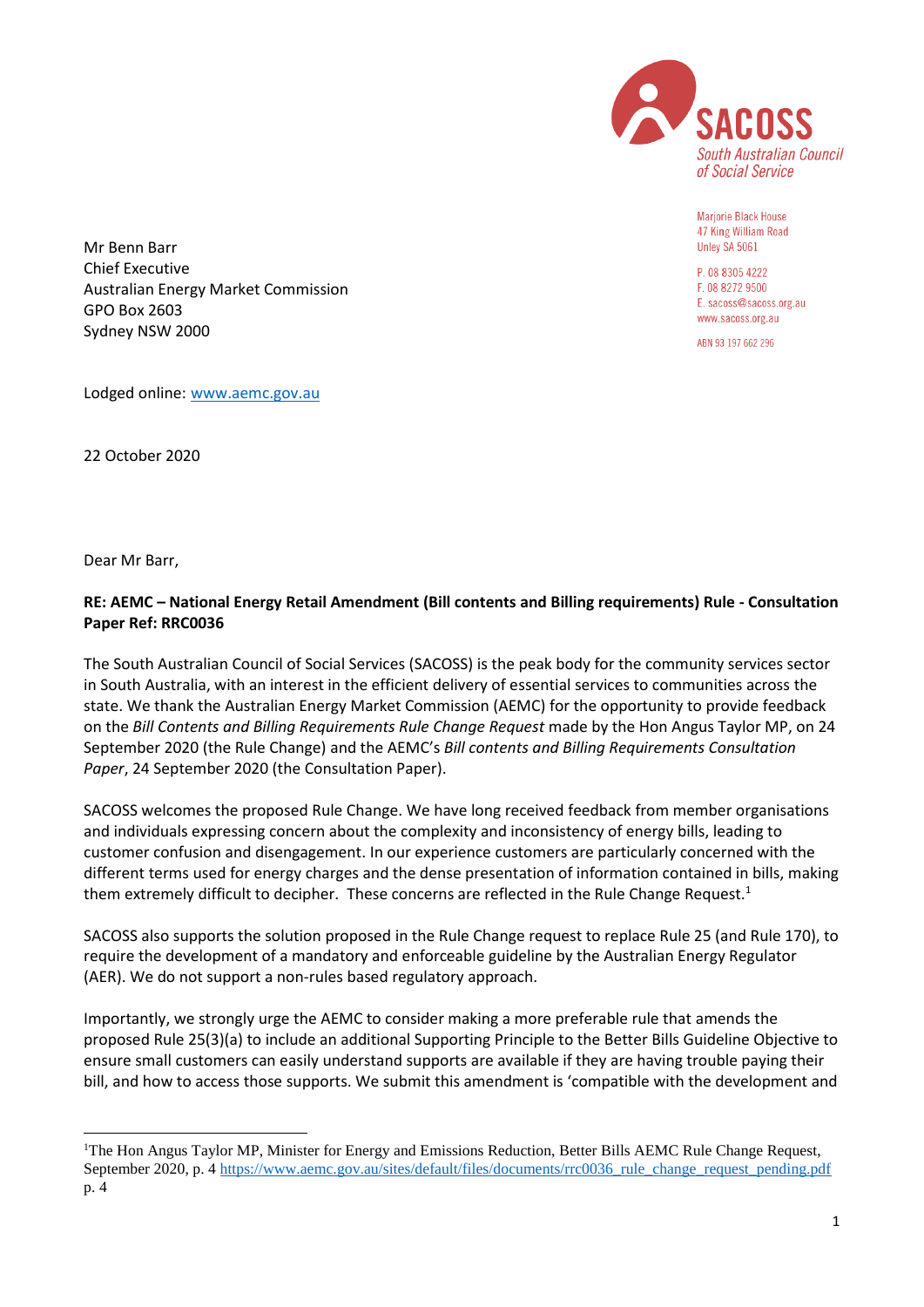application of consumer protections for small customers, including (but not limited to) protections relating to hardship customers'.<sup>2</sup>

### **Non-rules based approach**

The Consultation Paper is seeking feedback on the solution proposed in the Rule Change Request, and alternative solutions, including a non-rules based approach. In relation to the 'non-rules based approach', the Consultation Paper states:<sup>3</sup>

'The significant increase in financial hardship due to COVID-19 has reemphasised to the industry the need to help customers meet their financial commitments. This has delivered new, industry-driven responses to consumers' need for assistance, such as fact-sheets and outreach programs, and signalled the potential for non-rules based approaches to improve the consumer experience of the energy sector as a whole.'

SACOSS welcomed the industry-driven responses to raise awareness of the supports available for customers who were struggling to pay their bills during the pandemic, but we were disappointed it took a global pandemic to provide the impetus for this awareness-raising campaign. We also note the information provided about available supports to customers by industry during the pandemic did not extend beyond what is ordinarily required of retailers to support customers under the existing regulatory framework.<sup>4</sup> Retailers could have undertaken a similar industry campaign at any point since the introduction of the NECF, but (to the best of our knowledge) in the absence of a requirement to do so, have not.

Under the *National Energy Retail Law* (Retail Law) and *National Energy Retail Rules* (Retail Rules), retailers are legally obliged to provide all customers who are experiencing payment difficulty, and customers experiencing payment difficulty due to hardship, the following supports:

- Customers experiencing payment difficulties must be offered / provided with:
	- o Payment plan (Section 50(1) and Rule 72, Rule 33(1) and Rule 33(4))
	- $\circ$  Information on concessions, energy rebate and relief schemes (Rule 33(3))
	- o Protection from shortened collection cycle (Rule 34(2)(a))
	- o Protection from debt recovery (section 51)
	- o Protection from disconnection (Part 6, Division 2 of the Retail Rules)
- Customers identified as a customer experiencing payment difficulties due to hardship (Hardship Customer) must be provided with ongoing supports outlined in the retailer's hardship policy (Part 2 Division 6 of the Retail Law, and Part 3 of the Retail Rules), including at a **minimum**:
	- o Flexible payment options (payment plan and Centrepay)
	- o Identify government concessions and financial counselling services and notify customers
	- o Range of programs to assist hardship customers
	- o Review of market retail contract

1

- o Processes and programs to assist customers with strategies to improve energy efficiency
- o Protection from shortened collection cycle (Rule 34(2)(a))
- o Protection from debt recovery (section 51)
- o Protection from disconnection (Part 6, Division 2 of the Retail Rules)

 $2$  The consumer protections test contained in section section 236(2)(b) of the National Energy Retail Law (NERL) [https://www.legislation.sa.gov.au/LZ/C/A/NATIONAL%20ENERGY%20RETAIL%20LAW%20\(SOUTH%20AUSTR](https://www.legislation.sa.gov.au/LZ/C/A/NATIONAL%20ENERGY%20RETAIL%20LAW%20(SOUTH%20AUSTRALIA)%20ACT%202011/CURRENT/2011.6.AUTH.PDF) [ALIA\)%20ACT%202011/CURRENT/2011.6.AUTH.PDF](https://www.legislation.sa.gov.au/LZ/C/A/NATIONAL%20ENERGY%20RETAIL%20LAW%20(SOUTH%20AUSTRALIA)%20ACT%202011/CURRENT/2011.6.AUTH.PDF)

<sup>&</sup>lt;sup>3</sup> Australian Energy Market Commission, Bill Contents and billing requirements Consultation paper, 24 September 2020, p. 23

 $\frac{4}{4}$  See for example, the Energy Council of Australia's fact sheet: [https://www.energycouncil.com.au/media/19055/final](https://www.energycouncil.com.au/media/19055/final-aec028-helping-you-stay-on-track-factsheet.pdf)[aec028-helping-you-stay-on-track-factsheet.pdf](https://www.energycouncil.com.au/media/19055/final-aec028-helping-you-stay-on-track-factsheet.pdf)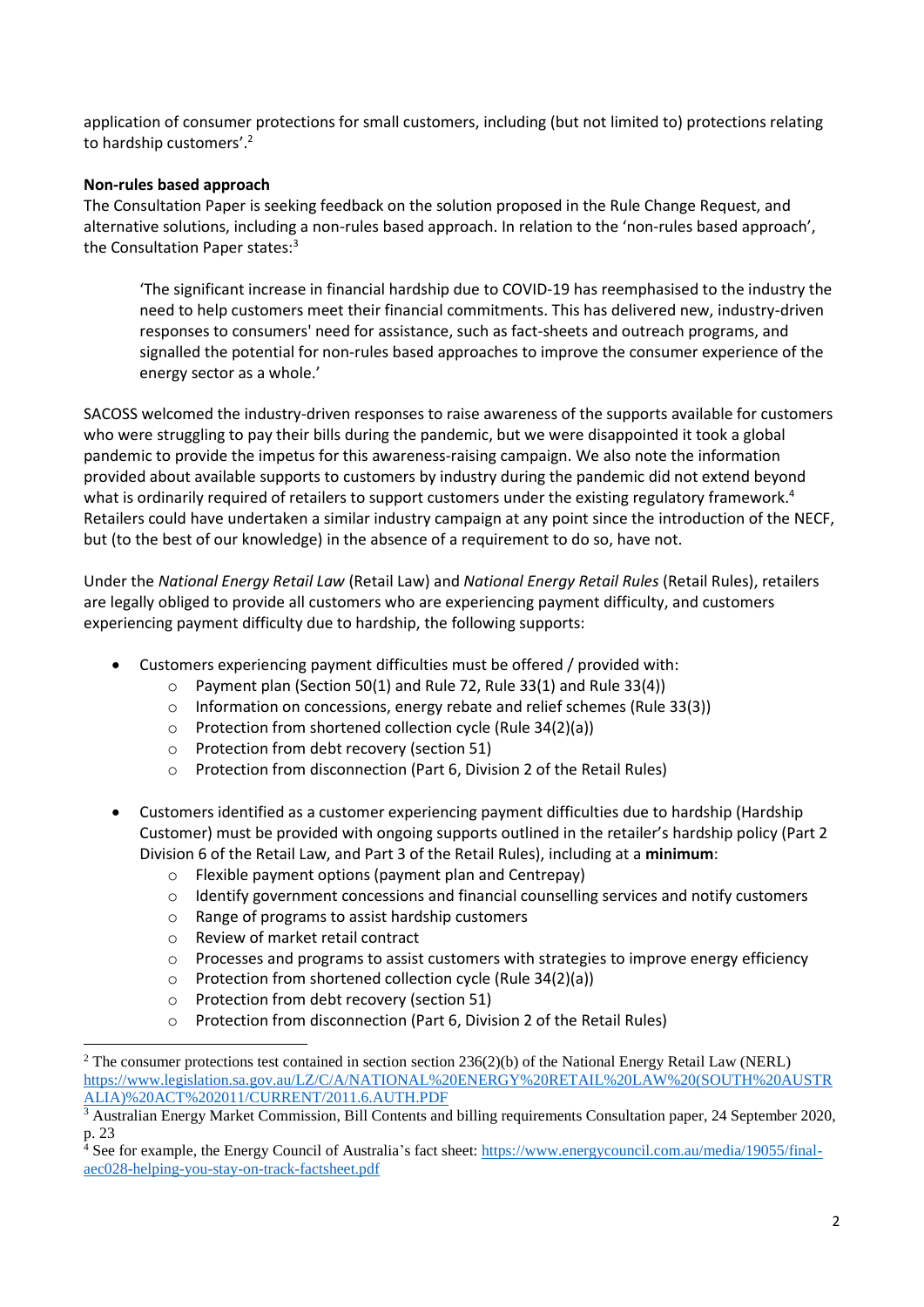Apart from the obligation under section 46 of the Retail Law for retailers to 'inform a residential customer of the retailer's customer hardship policy where it appears to the retailer that non-payment of an energy bill is due to the customer experiencing payment difficulties due to hardship', there is no requirements for **direct communication<sup>5</sup>** with small customers about retailers' obligations to provide the supports outlined above to customers experiencing payment difficulty, including hardship customers.

Currently, under Rule 25, the only particulars retailers must include in an energy bill that might arguably provide a customer experiencing payment difficulty with some helpful information are:

- details of the available payment methods *(it is unclear whether this extends to include details about the availability of payment plans)*
- reference to the availability of government funded energy charge rebate, concession or relief schemes
- a telephone number for account enquiries.

1

• a telephone number for complaints (which may be the same as that for account enquiries)

There is no requirement for retailers to provide a telephone number for customers to access supports if they are having trouble paying their bill.

Similarly, Reminder Notices and Disconnection Notices only require the retailer to include details of the retailer's telephone number for complaints and disputes (Rules 109 and 110) with the additional obligation in the disconnection notice to include details of the existence and operation of the energy ombudsman, including contact details (Rule 110(2)(f)).

SACOSS' research clearly indicates many customers who are struggling to pay their energy bills are not aware of their rights to supports and how to access supports.<sup>6</sup> This leads to a lack of confidence to engage with their retailer, debt accumulation and the invidious outcome of disconnection from a service that is essential to life. Information provision and early intervention by the retailer is key to avoiding debt and disconnection. To build customer confidence and promote engagement, SACOSS submits customers need to be directly informed by their retailer of their rights to support, and the most direct and regular form of communication is the bill.

Notably, in the development of the Customer Hardship Policy Guideline, consumer organisations called for information about hardship supports to be directly communicated to customers, including through bills:

*'Plain English terminology information about the existence of support measures, including direct contact information for hardship specialist support, to be made available or inserted with regular billing communications, provided by email (where appropriate), and made available to community and emergency support organisations, financial counsellors and other assistance providers.'<sup>7</sup>*

In response to PIAC's submission, the AER stated that 'providing information about (retailers') hardship policy **within billing communications**, and to third parties such as financial counsellors, would be considered

 $5$  Noting that retailers must publish their Hardship Policy on their website in accordance with section  $43(3)(b)(iii)$  of the Retail Law

<sup>6</sup> SACOSS, Working to make ends meet: Low income workers and energy bill stress, November 2019 [https://www.sacoss.org.au/sites/default/files/public/191120\\_SACOSS%20Waged%20Poor%20Full%20Report\\_FINALv](https://www.sacoss.org.au/sites/default/files/public/191120_SACOSS%20Waged%20Poor%20Full%20Report_FINALv2.pdf) [2.pdf](https://www.sacoss.org.au/sites/default/files/public/191120_SACOSS%20Waged%20Poor%20Full%20Report_FINALv2.pdf)

<sup>7</sup>See summary of PIAC's submission on the Draft Customer Hardship Policy Guideline contained in the AER's Notice of Final Instrument, March 2019 p.33 [https://www.aer.gov.au/system/files/AER-Customer-Hardship-Policy-Guideline-](https://www.aer.gov.au/system/files/AER-Customer-Hardship-Policy-Guideline-March-2019-Notice.pdf)[March-2019-Notice.pdf](https://www.aer.gov.au/system/files/AER-Customer-Hardship-Policy-Guideline-March-2019-Notice.pdf)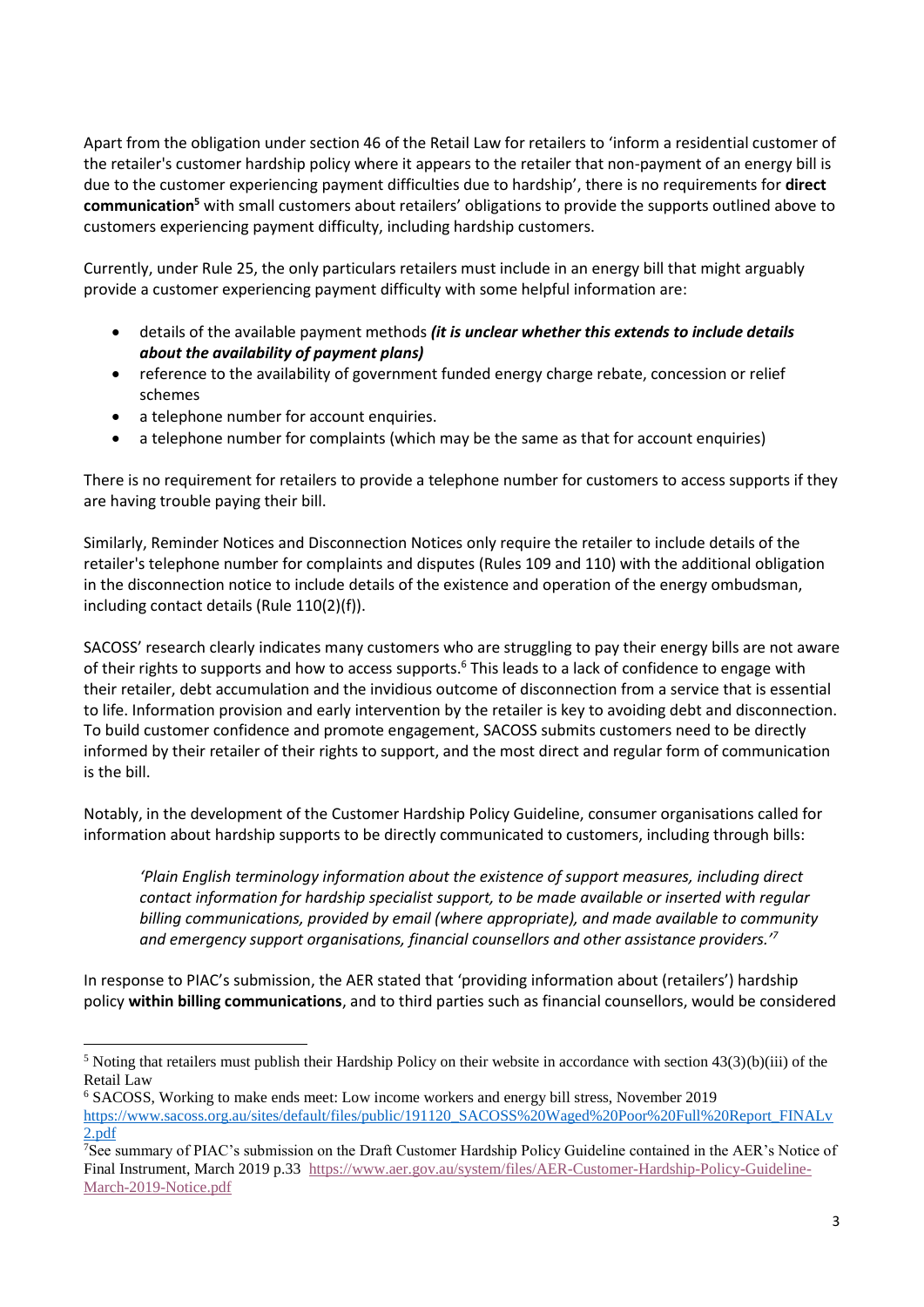good practice'.<sup>8</sup> Similarly, under the Victorian Payment Difficulty Framework (PDF) retailers are expected to be proactive in communicating information about the assistance available under the PDF to **all residential customers**. The PDF *Energy Compliance and Enforcement Policy Guidance Note* states 'information about how to access assistance must be provided clearly and appropriately having regard to its nature, in plain language and legibly, as required by clauses 76(1), 86 and 87 of the Code', <sup>9</sup> examples of compliant conduct for proactive communication methods include:

*'contract terms and conditions (welcome packs), bills, bill inserts and notices. Information about the assistance and how to access it should also be available from easily accessible locations on retailer websites and via retailer contact centres when customers ask for payment assistance before the payby date of their bill has passed.'*<sup>10</sup>

The evidence suggests that in the absence of a direct regulatory obligation, NEM retailers have not adopted the AER's 'good practice' billing communication methods for hardship support information. We therefore submit a non-rules based approach to bill content and billing requirements would not necessarily lead to better outcomes for customers, and we support the solution proposed in the Rule Change Request.

### **The additional consumer protections test**

The proposed new Rule 25 contained in the Rule Change Request provides:

### *25 Better Bills Guideline*

*(1) The AER must, in accordance with the retail consultation procedure, develop, maintain and publish the Better Bills Guideline (the Guideline).*

*(2) The objective of the Guideline (the Better Bills Objective) is to improve the experience of small customers in relation to billing for retail supply of energy.*

- *(3) The supporting principles of the Better Bills Objective (the Supporting Principles) are: (a) ensure small customers can:*
	- *(i) easily identify key information;*
	- *(ii) easily verify that the bill conforms to their retail contract;*
	- *(iii) easily verify how much energy they consume and how their bill is calculated;*
	- *(iv) confidently query or dispute bills; and*
	- *(v) confidently navigate the market and seek the best offer.*

*(4) In making the Guideline, the AER must have regard to the Better Bills Objective and the Supporting Principles.*

*(5) The Guideline may specify:*

1

*(a) requirements as to the content and form of retail energy bills; (b) requirements as to the manner of issue or delivery of a retail energy bill to a small customer; and* 

*(c) any other requirements that the AER considers necessary to give effect to the Better Bills Objective and Supporting Principles.*

<sup>8</sup>AER, Final Notice: Customer Hardship Policy Guideline, March 2019, p.33 [https://www.aer.gov.au/system/files/AER-](https://www.aer.gov.au/system/files/AER-Customer-Hardship-Policy-Guideline-March-2019-Notice.pdf)[Customer-Hardship-Policy-Guideline-March-2019-Notice.pdf](https://www.aer.gov.au/system/files/AER-Customer-Hardship-Policy-Guideline-March-2019-Notice.pdf)

<sup>9</sup> ESC Vic, Payment Difficulty Framework Energy Compliance and Enforcement Policy Guidance Note, 2017, p.12 [https://www.esc.vic.gov.au/sites/default/files/documents/payment-difficulty-framework-energy-complianc-and](https://www.esc.vic.gov.au/sites/default/files/documents/payment-difficulty-framework-energy-complianc-and-enforcement-policy-guidance-note-20171222_v2.pdf)[enforcement-policy-guidance-note-20171222\\_v2.pdf](https://www.esc.vic.gov.au/sites/default/files/documents/payment-difficulty-framework-energy-complianc-and-enforcement-policy-guidance-note-20171222_v2.pdf)

<sup>10</sup> [https://www.esc.vic.gov.au/sites/default/files/documents/payment-difficulty-framework-energy-complianc-and](https://www.esc.vic.gov.au/sites/default/files/documents/payment-difficulty-framework-energy-complianc-and-enforcement-policy-guidance-note-20171222_v2.pdf)[enforcement-policy-guidance-note-20171222\\_v2.pdf](https://www.esc.vic.gov.au/sites/default/files/documents/payment-difficulty-framework-energy-complianc-and-enforcement-policy-guidance-note-20171222_v2.pdf) p.12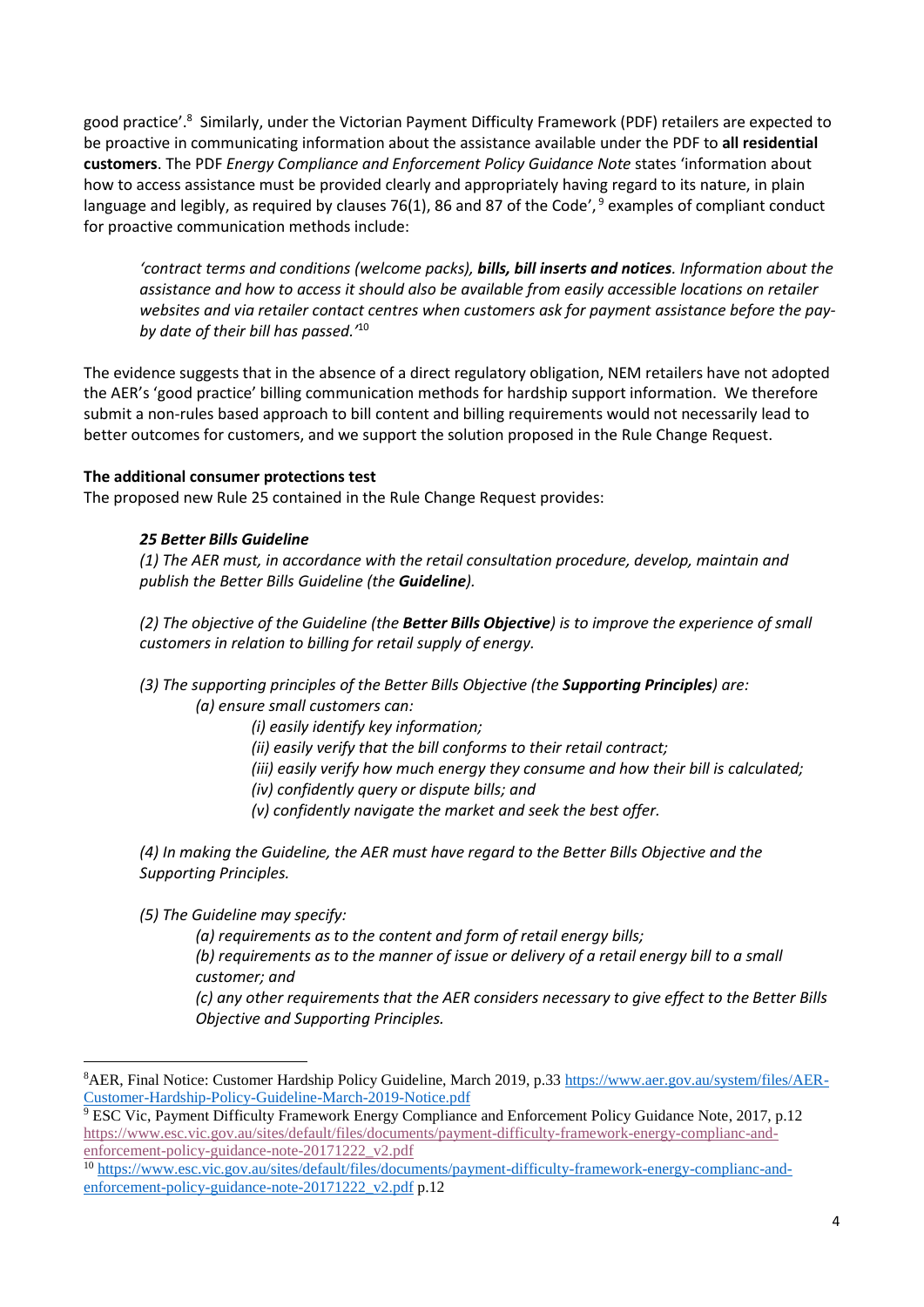- *(6) The Guideline may specify requirements that vary, including by reference to: (a) the type or types of customer; (b) the type of energy supplied to a customer; (c) the regulatory requirements that apply in a given jurisdiction;*
- *(7) The AER may publish on its website:*
	- *(a) a sample bill (or bills); and/or (b) an explanation of the key terminology in a retail energy bill.*

*(8) The AER may, from time to time, amend the Guideline in accordance with the retail consultation procedure.*

- *(9) In issuing a bill to a small customer, a retailer must comply with the Guideline.*
- *(10) This rule applies in relation to standard retail and market retail contracts.*

As noted by the AEMC:<sup>11</sup>

<u>.</u>

*When assessing a rule change that relates to the NERR, and therefore the NERO, the NERL sets out that the AEMC may only make an energy retail rule if it is satisfied that the rule will or is likely to contribute to the achievement of the national energy retail objective. However, where relevant (i.e. when the review or rule change relates to small customers), the AEMC must also satisfy itself that the rule is "compatible with the development and application of consumer protections for small customers, including (but not limited to) protections relating to hardship customers" (section 236(2)(b) of the Retail Law).*

In the Consultation Paper, the AEMC proposed the following criteria to guide its assessment in determining whether the proposed Rule will contribute to the achievement of the NERO and is compatible with the consumer protections test: 12

- *Transparency of information — a well-functioning retail market requires customers to have adequate, clear and timely information about the service they are buying and the price they are paying for that service. The Commission will consider the extent to which the rule change is likely to improve, through better information provision, consumers' understanding of their energy bills, which in turn may help them better manage their energy costs.*
- *Consumer engagement, choice and participation — all consumers should have the opportunity to make informed decisions and choices about electricity, gas or retail services. The Commission will consider the benefits of the rule in promoting consumer engagement, choice and participation in the market; immediately and into the long-term. These will include the benefits of fostering efficient investment and operational decisions over time.*
- *Regulatory and administrative burden — altering what retailers must put on energy bills, and introducing new requirements (e.g. particular delivery modes), may impose immediate and ongoing costs on retailers (e.g. changes to their billing systems and/or paper bill delivery costs). Also, requiring the AER to develop, monitor and keep up to date a mandatory guideline would impose new*

<sup>&</sup>lt;sup>11</sup> AEMC, Applying the Energy Market Objectives, 8 July 2020, p.9 [https://www.aemc.gov.au/sites/default/files/2019-](https://www.aemc.gov.au/sites/default/files/2019-07/Applying%20the%20energy%20market%20objectives_4.pdf) [07/Applying%20the%20energy%20market%20objectives\\_4.pdf](https://www.aemc.gov.au/sites/default/files/2019-07/Applying%20the%20energy%20market%20objectives_4.pdf)

<sup>&</sup>lt;sup>12 12</sup> Australian Energy Market Commission, Bill Contents and billing requirements Consultation paper, 24 September 2020, p. 26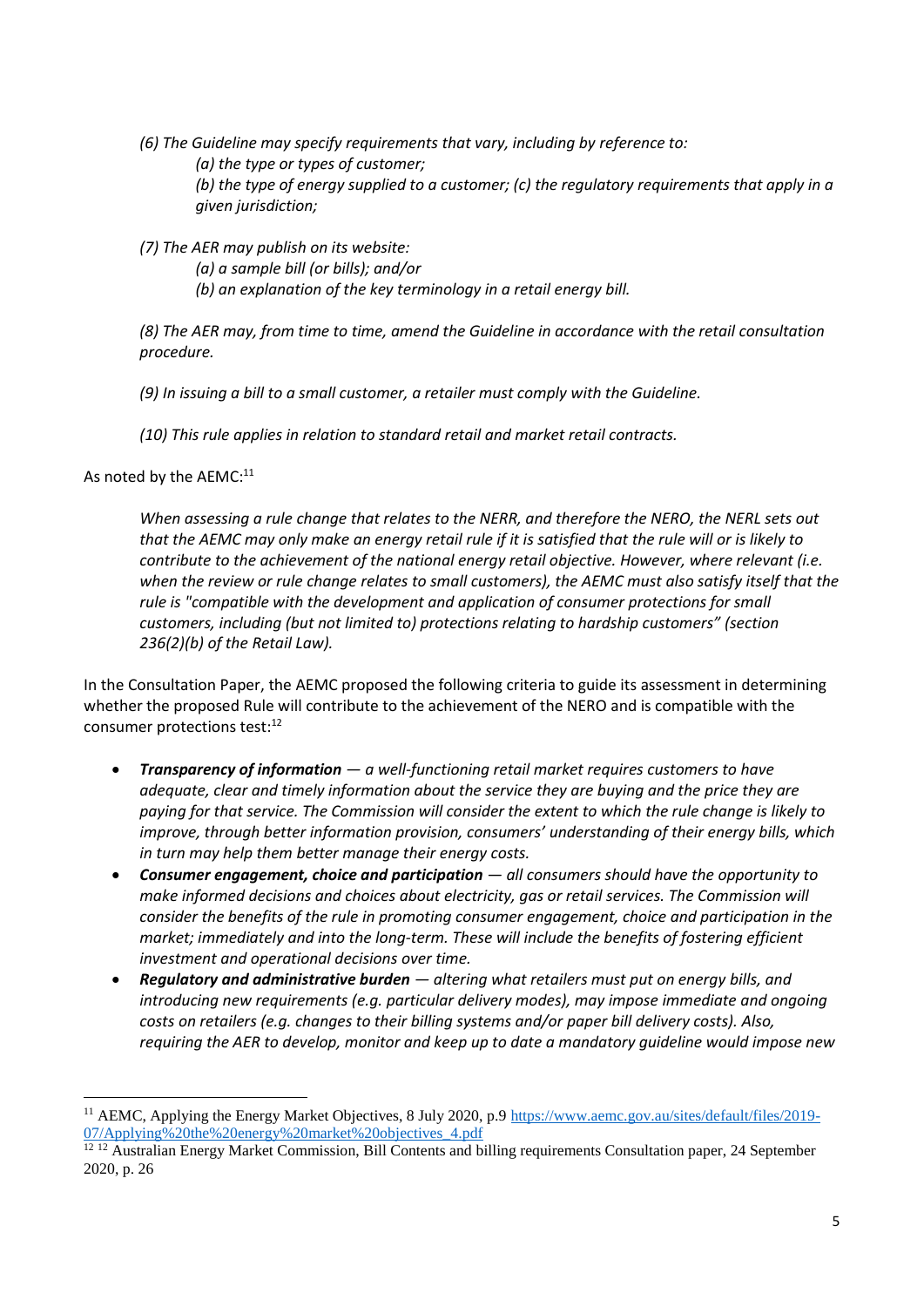*costs on the AER. The Commission will consider the regulatory and administrative benefits and costs associated with the rule change proposal.*

SACOSS submits the inclusion of information in energy bills about supports available for customers struggling to pay their bills, and how to access those supports is an essential component of the 'transparency of information' and 'consumer engagement, choice and participation' criteria. Access to knowledge of the supports available (including information on concessions, energy rebate and relief schemes, Centrepay and energy efficiency) will enable customers to better manage their energy costs, and customers who are more informed of their rights to support are more likely to have the confidence to engage with their retailer around paying their energy debt.

The robust operation of the consumer protections contained in the Retail Law and Retail Rules is essential to promoting consumer confidence and trust in the energy market. As stated by the AEMC, 'where consumers have confidence in a market, they are more likely to engage in that market, which promotes efficient outcomes<sup>'13</sup>. Broad customer awareness of the consumer protections under the NECF is central to the operation of those protections. Customers who are informed of their rights are more likely to feel empowered and willing to engage with their retailer. SACOSS' research suggests customers often don't seek help because they are ashamed or feel stigmatised, and we believe a greater awareness of the universal application of these consumer protections would work to reduce that stigma. Informed customers are also potentially more likely to persist with seeking help if they encounter a negative experience on first contacting their retailer (which we understand is the case for many customers). The more customers who are assisted with accessing available supports through their retailer (as outlined above), will lead to reduced debt and disconnection, and the avoidance of the associated social impacts. Relevantly, customers who are informed of supports from retailers will also be less likely to pay for their energy bills by borrowing from payday lenders, which can lead to significant long-term impacts on customers' credit ratings.

## **More Preferable Rule**

1

SACOSS is seeking the AEMC make a more preferable rule that amends proposed Rule 25(3)(a) by including an additional supporting principle 25(3)(a)(vi) to: **ensure small customers can easily understand supports are available if they are having trouble paying their bill, and how to access those supports** (this is SACOSS' preferred approach). Alternatively, SACOSS is seeking the '**key information**' referenced in Rule 23(3)(a)(i) be defined within the Rules to include: information communicating supports available to customers experiencing payment difficulties (including hardship customers) and how to access those supports (direct and dedicated phone number, website links).

A more preferable Rule can only be made if the AEMC is satisfied it will, or is likely to, better contribute to the relevant energy objective than the rule proposed in the rule change request, and if the subject of the preferable rule is consistent with the scope of the issue identified in the rule change request.<sup>14</sup>

SACOSS considers the proposed amendment will better contribute to the NERO and the consumer protections test than the proposed Rule, for the reasons outlined above. The proposed Rule doesn't specifically consider the 'development or application of consumer protections for small customers', and SACOSS considers it would be a significant lost opportunity to fail to include the proposed amendment in a new rule relating to bill contents and billing requirements.

The Rule Change request contains a statement of issues, including (our emphasis):

<sup>&</sup>lt;sup>13</sup> AEMC, Applying the Energy Market Objectives, 8 July 2020, p.9 [https://www.aemc.gov.au/sites/default/files/2019-](https://www.aemc.gov.au/sites/default/files/2019-07/Applying%20the%20energy%20market%20objectives_4.pdf) [07/Applying%20the%20energy%20market%20objectives\\_4.pdf](https://www.aemc.gov.au/sites/default/files/2019-07/Applying%20the%20energy%20market%20objectives_4.pdf)

<sup>&</sup>lt;sup>14</sup> AEMC, Applying the Energy Market Objectives, 8 July 2020, p.10 [https://www.aemc.gov.au/sites/default/files/2019-](https://www.aemc.gov.au/sites/default/files/2019-07/Applying%20the%20energy%20market%20objectives_4.pdf) [07/Applying%20the%20energy%20market%20objectives\\_4.pdf](https://www.aemc.gov.au/sites/default/files/2019-07/Applying%20the%20energy%20market%20objectives_4.pdf)